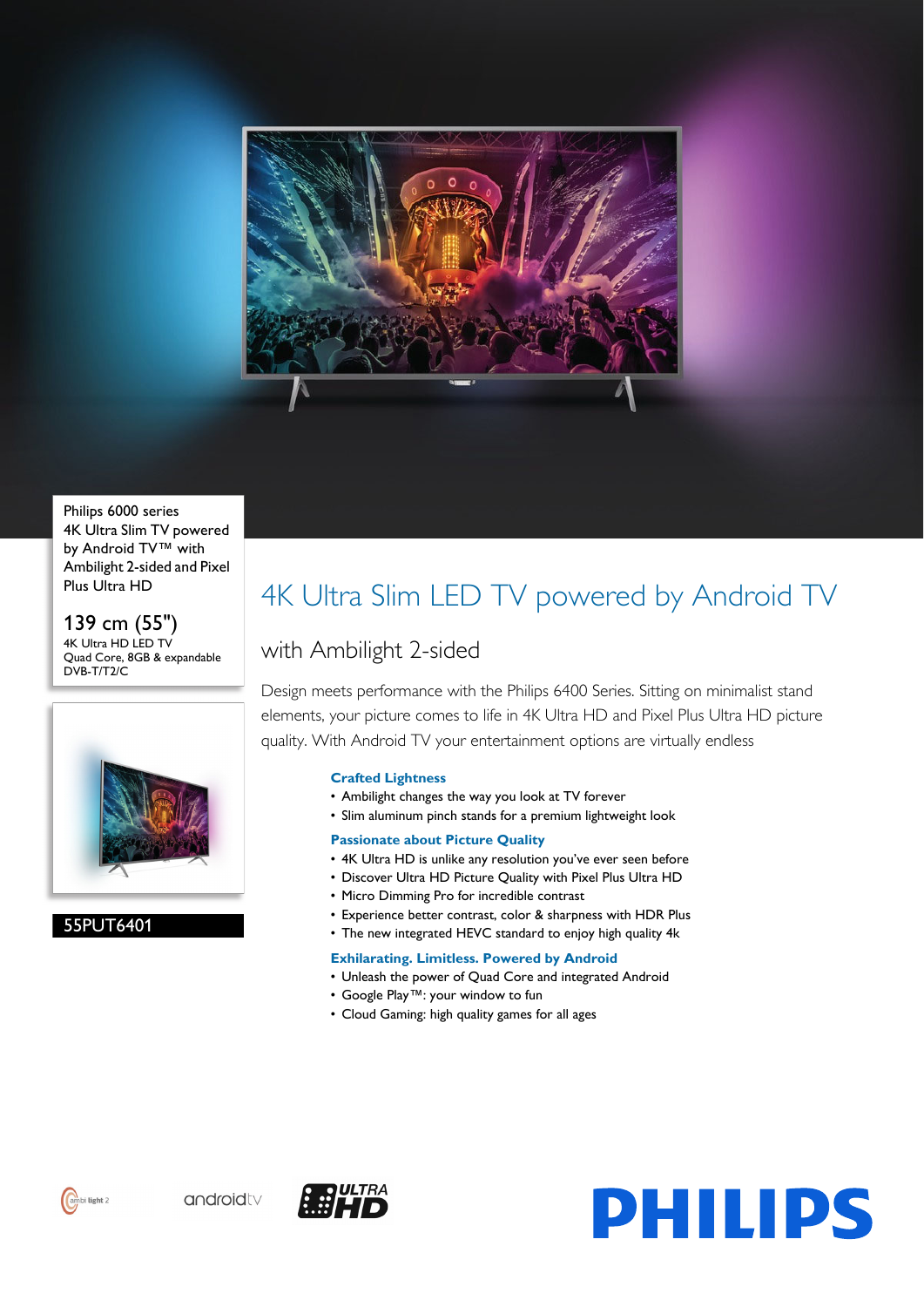# **Highlights**

#### **Ambilight 2-sided**

You've created a home that's more than just a house, so why not choose a TV that is warm and inviting too? Philips unique Ambilight technology makes your screen much wider—and your viewing experience more immersive—by emitting an extra wide glow from two-sides of your TV screen onto the surrounding wall. Color, vibrancy and excitement move beyond the screen and into your living room to bring you a viewing experience beyond the ordinary.

#### **Slim aluminum pinch stands**

Every great artwork needs its own easel. And like every great artwork, your new Philips TV needs to be displayed in its rightful manner. Developed specifically for this model by our design team, these slim aluminum pinch stands are a true testament to the lightness and slim construction of this powerful TV series.

#### **4K Ultra HD**

Ultra HD TV has four times the resolution of a conventional Full HD TV. With over 8 million pixels and our unique Ultra Resolution Upscaling technology, you'll experience the best possible picture quality. The higher the quality of your original content, the better

images and resolution you will be able to experience. Enjoy improved sharpness, increased depth perception, superior contrast, smooth natural motion, and flawless details.

#### **Pixel Plus Ultra HD**

Experience 4K Ultra HD sharpness with the Philips Pixel Plus Ultra HD engine. It optimizes picture quality to deliver smooth, fluid images with incredible detail and depth – Enjoy sharper 4K images with brighter whites and blacker blacks every time.

#### **Micro Dimming Pro**

Micro Dimming Pro optimizes the contrast on your TV based on the lighting conditions of your room. Combined with its special software that analyzes the picture in 6400 different zones, you'll enjoy incredible contrast and image quality for a truly lifelike visual experience-day or night.

#### **Quad Core + Android**

Philips Quad Core processor meets the power of Android to deliver an exciting gaming experience. And with Android on your TV you'll navigate, launch apps and play videos in a way that is super fast, super intuitive, and super fun.

#### **Google Play**

Google Play™ has a rich catalogue of high quality games for all ages. Optimized for use on your TV, they look as great as they play. And there's no need to clutter up your house with yet another gaming console; with a universal USB gaming control you can navigate and play with ease.

#### **Cloud Gaming**

Cloud Gaming offers a vast online catalogue of high quality games for every age, taste and gaming level. Simply pick a game and play on your TV!

#### **High Dynamic Range Plus**

High Dynamic Range Plus is a new video standard. It redefines in-home entertainment through advances in contrast and color. Enjoy a sensory experience that captures the original richness and liveliness, yet accurately reflects the content creator's intent. The end result? Brighter highlights, greater contrast, a broader range of colors and detail like never before.

#### **HEVC support for 4k broadcast**

The new integrated HEVC (H.265) standard allows you to enjoy high picture quality 4k resolution broadcast.

nbi light 2